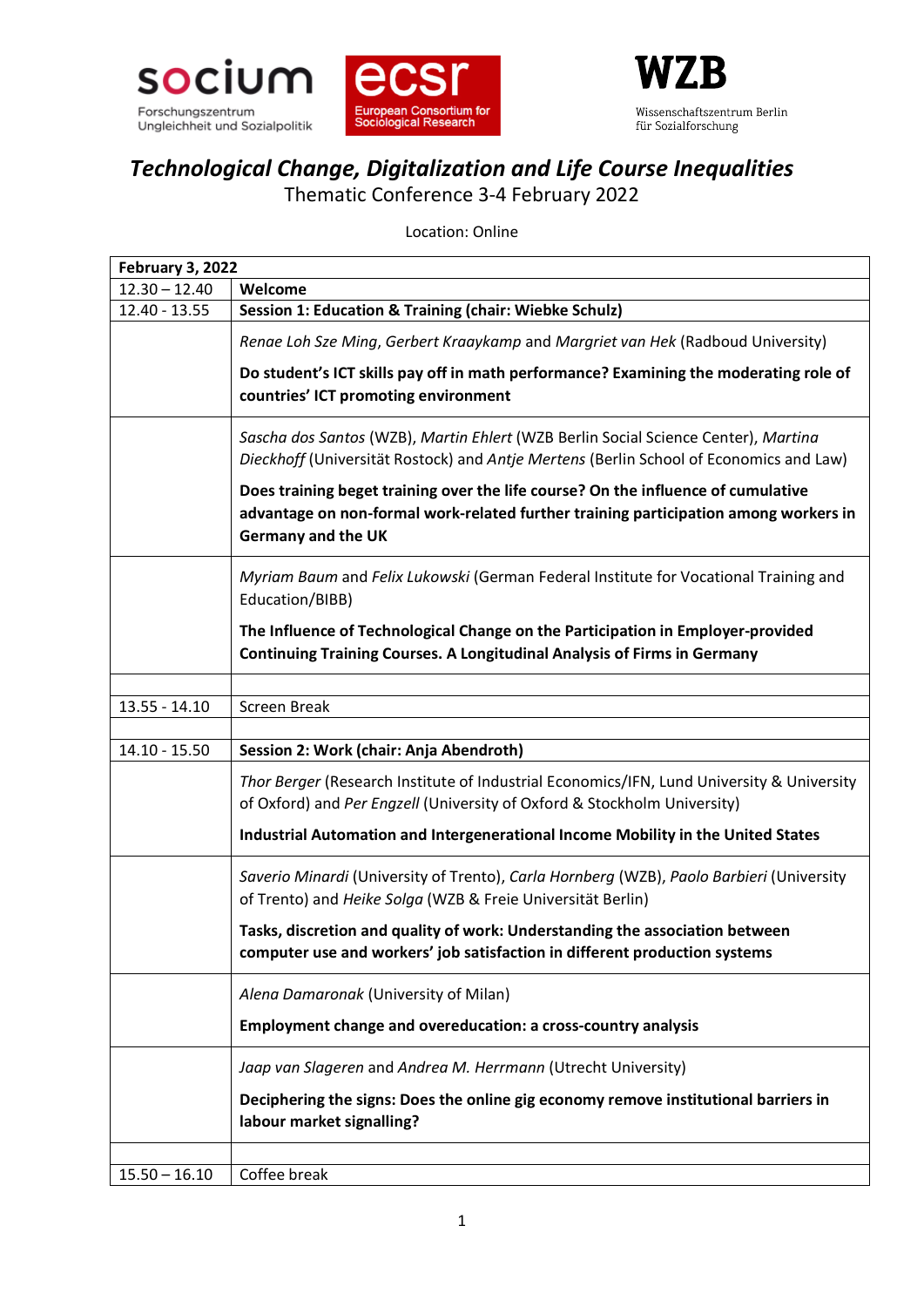

Ungleichheit und Sozialpolitik





| $16.10 - 16.50$  | Keynote 1 (moderator: Heike Solga)<br>Glenda Quintini (OECD): Adult learning to foster technological change and ensure<br>benefits for all                                                                                                            |
|------------------|-------------------------------------------------------------------------------------------------------------------------------------------------------------------------------------------------------------------------------------------------------|
| $16.50 - 17.00$  | Screen break                                                                                                                                                                                                                                          |
|                  |                                                                                                                                                                                                                                                       |
| 17.00 - 17.50    | Session 3: Work-Life-Family 1 (chair: Henriette Bering)                                                                                                                                                                                               |
|                  | Janine Bernhardt, Claudia Recksiedler and Anja Linberg (German Youth Institute/DJI)                                                                                                                                                                   |
|                  | Work-Family Conflict and Parenting Behaviors: Examining the Role of Gender and Work<br>from Home During the COVID-19 Pandemic                                                                                                                         |
|                  | Ekaterina Hertog (University of Oxford), Setsuya Fukuda (National Institute of Population<br>and Social Security Research), Rikiya Matsukura (Nihon University), Nobuko Nagase<br>(Ochanomizu University) and Vili Lehdonvirta (University of Oxford) |
|                  | The future of unpaid work: Simulating the effects of automation on time spent on<br>housework and care work in the UK and Japan                                                                                                                       |
| February 4, 2022 |                                                                                                                                                                                                                                                       |
| $9.00 - 10.15$   |                                                                                                                                                                                                                                                       |
|                  | Session 4: Gender (chair: Gundula Zoch)                                                                                                                                                                                                               |
|                  | Ewa Cukrowska-Torzewska and Anna Matysiak (University of Warsaw)                                                                                                                                                                                      |
|                  | ICT driven home-based work: do men and women exploit it in the same way?                                                                                                                                                                              |
|                  | Efrat Herzberg-Druker (Tel-Aviv University) and Tali Kristal (University of Haifa)                                                                                                                                                                    |
|                  | Trends in Gender Occupational Segregation - What Can We Learn from Computers?                                                                                                                                                                         |
|                  | Stephanie Steinmetz (University of Lausanne & University of Amsterdam), Leonie                                                                                                                                                                        |
|                  | Westhoff (Nuffield College, University of Oxford & Centre for European Policy                                                                                                                                                                         |
|                  | Studies/CEPS) and Zachary Kilhoffer (University of Illinois Urbana-Champaign)                                                                                                                                                                         |
|                  | Equalising or Marginalising - how platform work shapes gender inequalities across<br><b>Europe</b>                                                                                                                                                    |
|                  |                                                                                                                                                                                                                                                       |
| $10.15 - 10.30$  | Screen Break                                                                                                                                                                                                                                          |
| 10.30-11.05      | Poster Pitches (each 4 min) & Poster Break-out rooms (15 min) (chair: Sascha dos<br>Santos)                                                                                                                                                           |
|                  | P 1: Anna Matysiak (University of Warsaw), Daniela Bellani (University of Florence),<br>Honorata Bogusz (University of Warsaw) and Daniele Vignoli (University of Florence)                                                                           |
|                  | Is robot adoption leading to a fertility decline? Evidence from Europe                                                                                                                                                                                |
|                  | P 2: Bruno Arpino (University of Florence)                                                                                                                                                                                                            |
|                  | Internet use and contacts with children among older Europeans                                                                                                                                                                                         |